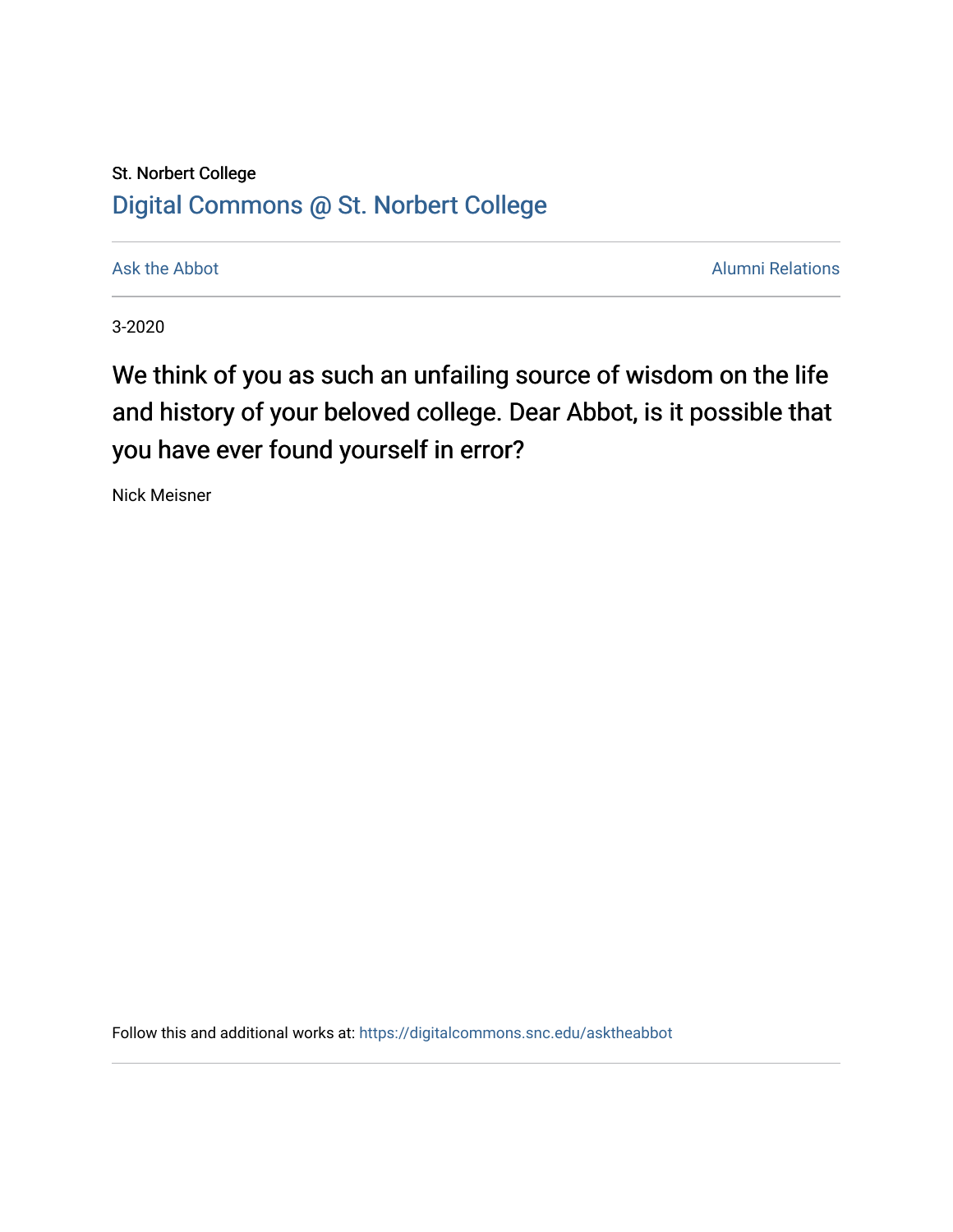

[Academics](https://www.snc.edu/academics) [Admission](https://www.snc.edu/admission) [Campus Life](https://www.snc.edu/campuslife) [Living Norbertine](https://www.snc.edu/livingnorbertine) [Athletics](https://www.snc.edu/athletics) [About](https://www.snc.edu/about)

Q

Giving

to SNC

 $\geq$  [Alumni](https://www.snc.edu/alumni/)  $\geq$  [Ask the Abbot](https://www.snc.edu/alumni/abbot/)  $\geq$  March 2020 A

### [Alumni](https://www.snc.edu/alumni/index.html)

[Events & Reunions](https://www.snc.edu/alumni/event/index.html) [Behind the Arch](https://www.snc.edu/alumni/event/behindthearch/) [Benefits and Services](https://www.snc.edu/alumni/benefits.html) [Get Involved](https://www.snc.edu/alumni/getinvolved.html) [Give to SNC](http://giving.snc.edu/) [Alumni Awards](https://www.snc.edu/alumni/awards/index.html) [Knight Lights](https://www.snc.edu/alumni/knightlights/index.html) [Alumni-Owned](https://www.snc.edu/alumni/directory/index.html) [Businesses Network](https://www.snc.edu/alumni/directory/index.html) [Alumni Board](https://www.snc.edu/alumni/alumniboard.html) [Student Alumni](https://www.snc.edu/alumni/saa.html) [Ambassadors](https://www.snc.edu/alumni/saa.html)

[Staff](https://www.snc.edu/alumni/contactus.html)

# March 2020 Question:

Dear Abbot Pennings:

We think of you as such an unfailing source of wisdom on the life and history of your beloved college. Dear Abbot, is it possible that you have ever found yourself in error?

Nick Meisner (Communications)

#### Answer:

Dear Nick,

What an amusing query! I must say, I'm quite pleased to put my hundred-plus years of experience on this beautiful campus to good use when I put quill to parchment and give my most thoughtful responses to questions posed by our ever-so-curious students and alumni. But, as I'm certain you can imagine, a hundred-plus-year-old mind sometimes misremembers.

Case in point: [My response](https://www.snc.edu/alumni/abbot/202002.html) to February's query from Katy Verheyden '21, who asked:

"Recently I worked as the scenic designer and technical director on the production of 'Tuck Everlasting.' It's my third year in Knight Theatre, and every time we put together a production I wonder about the history of musicals on campus. Abbot, do you happen to know what musical was the first hosted at St. Norbert College?"

Katy's question filled me with delight as I searched the archives of my mind and landed on "Little Mary Sunshine," a 1962 performance. Magnificently, in response to my answer I received correspondence from some of our dear readers who



#### Ask the Abbot

As the founder of St. Norbert College, and having a prime seat in the center of campus throughout the years, I, Abbot Bernard Pennings, hold the answers to many of your burning questions about the college. [Submit Your Question](https://www.snc.edu/alumni/abbot/index.html)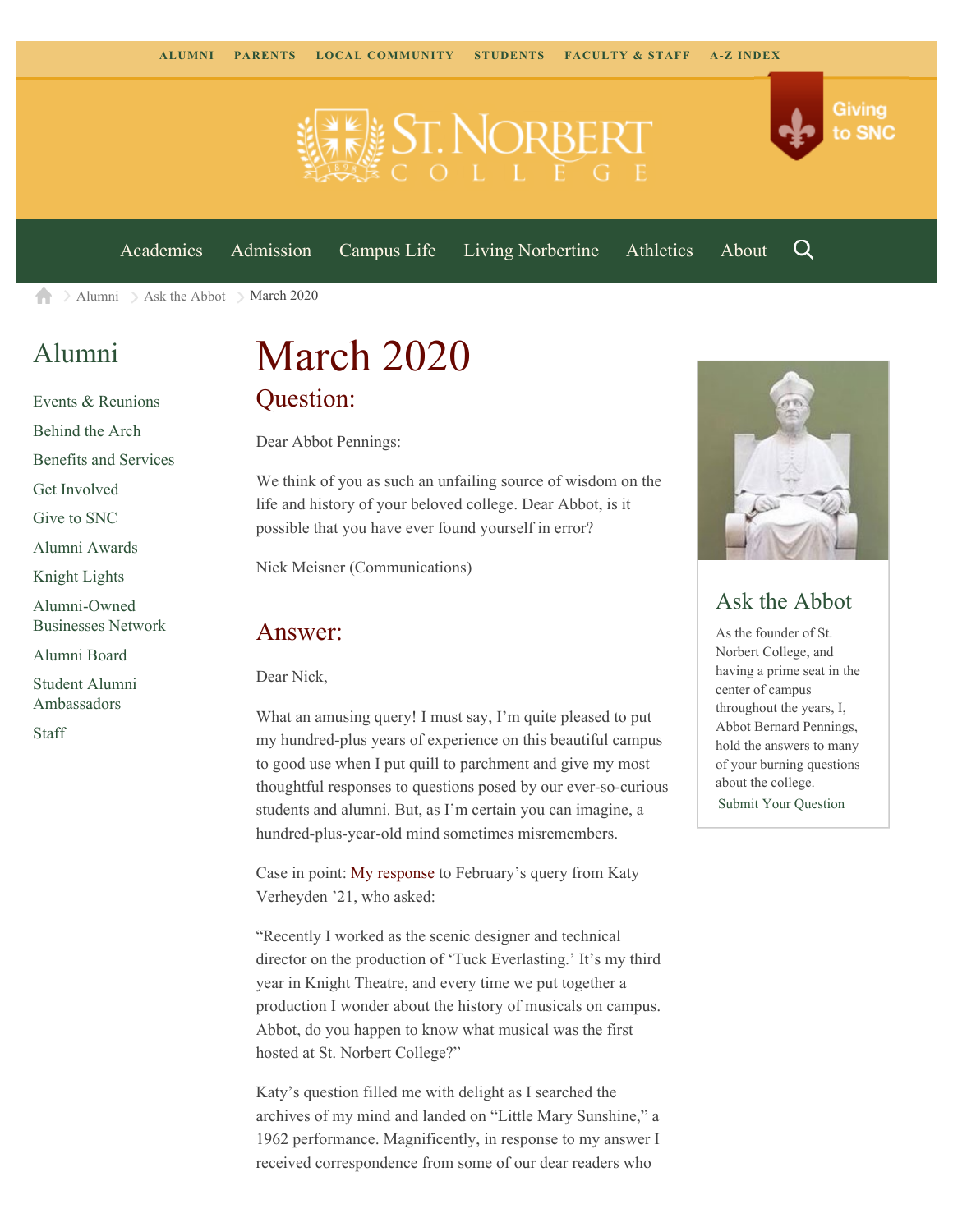shared their own recollections of our musical-theatre history. To my chagrin, some (with agile minds and well-equipped memories) refuted my information, noting that there may have been earlier musicals on campus. You see, dear Nick: I was so overtaken by the memory of "Little Mary Sunshine" that I may have missed previous theatrical endeavors on our grounds.

Perhaps the best way forward in this mishap is to combine our many perspectives and memories. (I'm told doing so could be considered "crowdsourcing" our answer, whatever that may mean.) To that end, I shall share with you some of the responses I received from our most eidetic readers.

Jim Lahiff '58 asked: "How could you have forgotten that 'Finian's Rainbow,' a musical, preceded 'Little Mary Sunshine' by four years? It was the first musical held in the brand-new theatre."

Peter Giovannini '88 shared: "My Dear Abbot, I read with interest your recounting of the first musical performed at St. Norbert. It was a wonderful story, to be sure. But there is also a love story attached to that production. It seems that Chief Brown Bear was quite smitten with one of the production crew, Ms. Kathleen Kerrigan '62. That began a romance that lasted until her death in 1998 and produced three future Green Knights. Those musicals hold a special place in our hearts!"

I'd be simply delighted to hear your thoughtful analysis and response to the questions posed above. "I've been told that you may ["click" these words](https://www.snc.edu/alumni/abbot/) to respond and put "Musical Response" in the question line. Additionally, you may "watch" for this public posting on "social media" and respond with "#asktheabbot." (I've never heard such rubbish, but I'm one to do as I'm told in these matters.)

*Responses to "Ask the Abbot" questions are penned by St. Norbert College staff in the name of Abbot Bernard Pennings, who founded St. Norbert College in 1898.*

| St. Norbert College | <b>Contact Us</b> | <b>News</b>   | Undergraduate   |  |
|---------------------|-------------------|---------------|-----------------|--|
| 100 Grant Street    | <b>Careers</b>    | <b>Events</b> | <b>Graduate</b> |  |
| De Pere, WI 54115   |                   |               |                 |  |